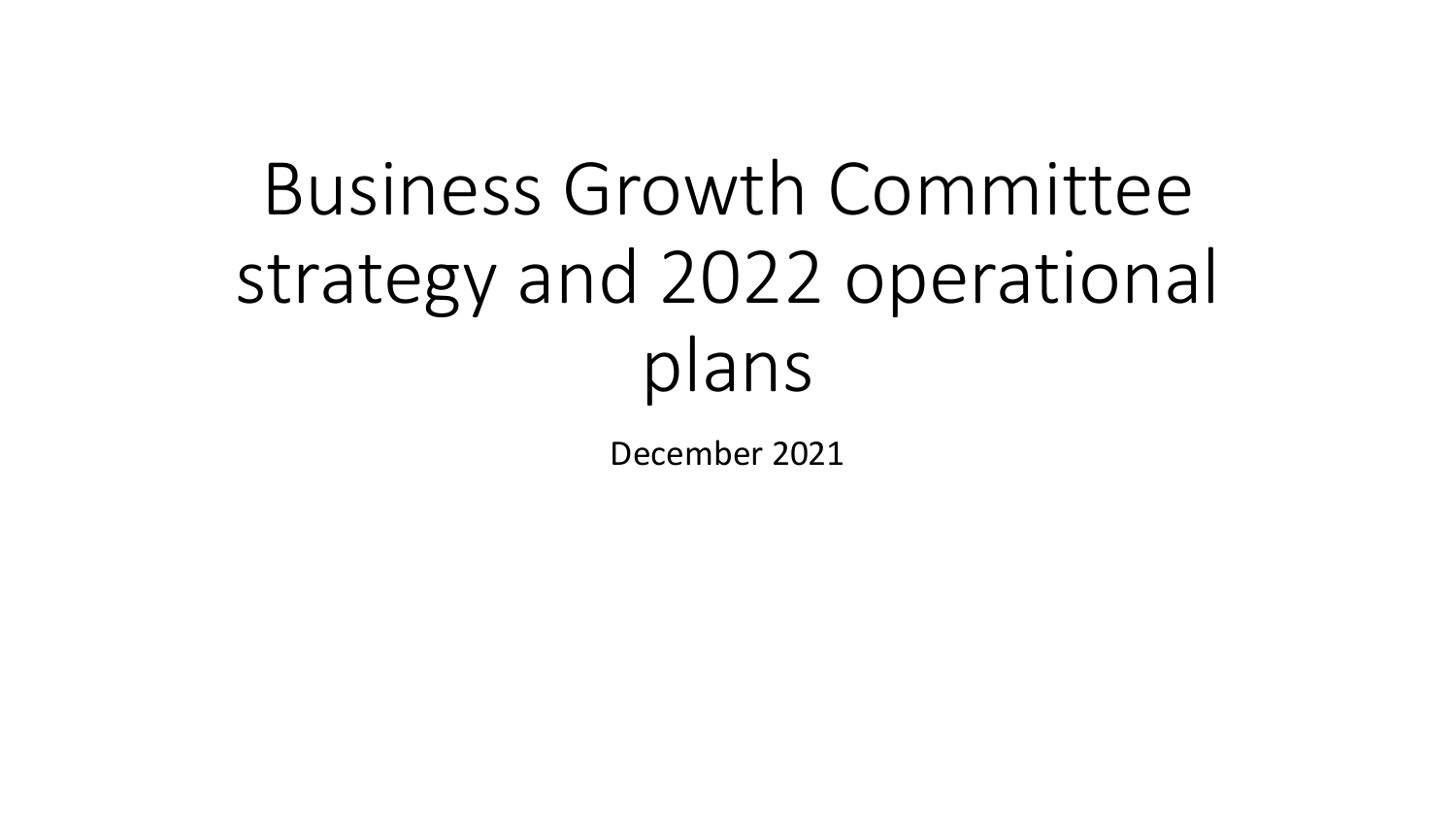## Our purpose and vision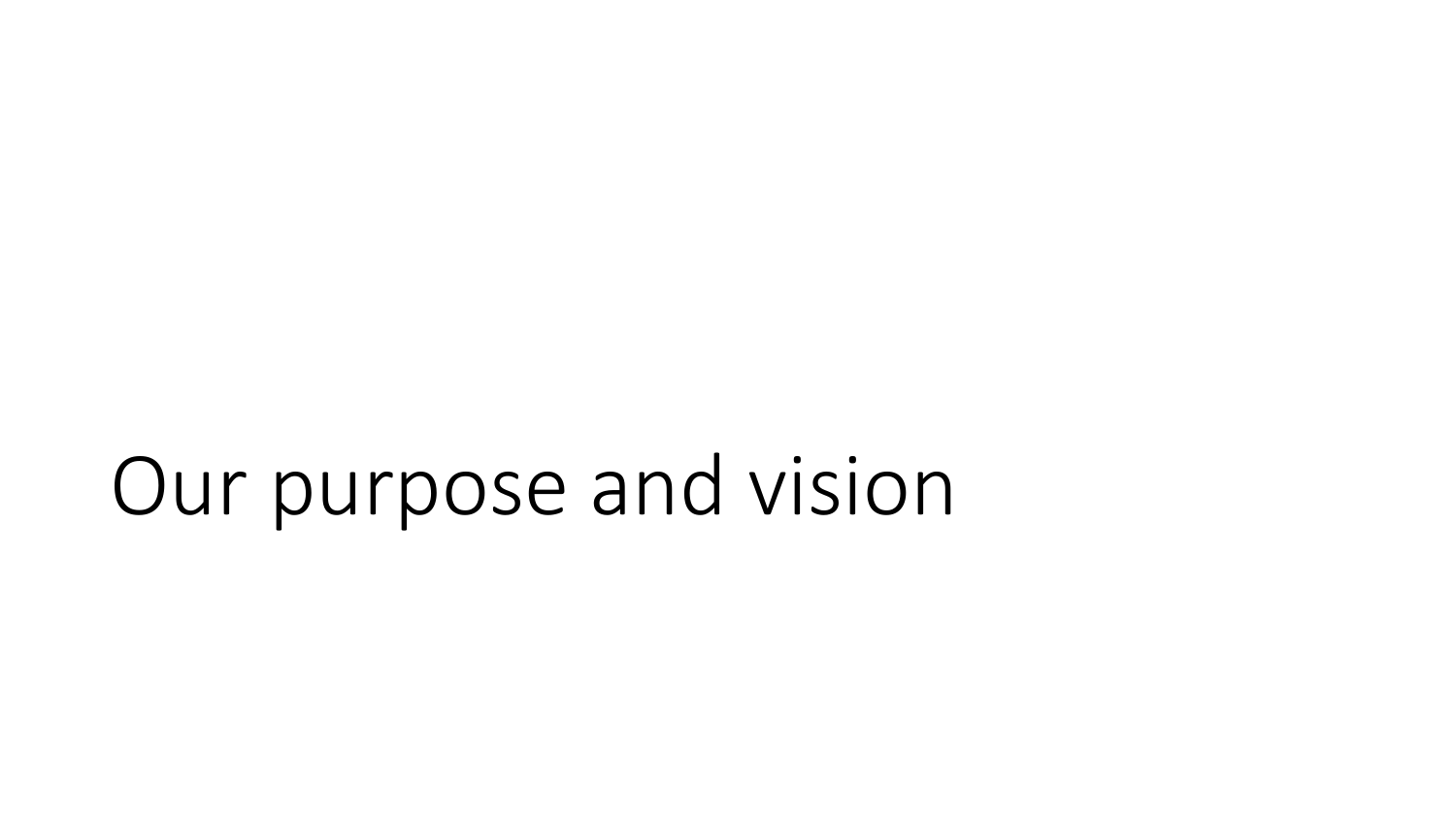

**An ambitious forward-thinking Growth Hub which is visibly contributing to a more inclusive, healthy, sustainable growing economy**

**Outcomes**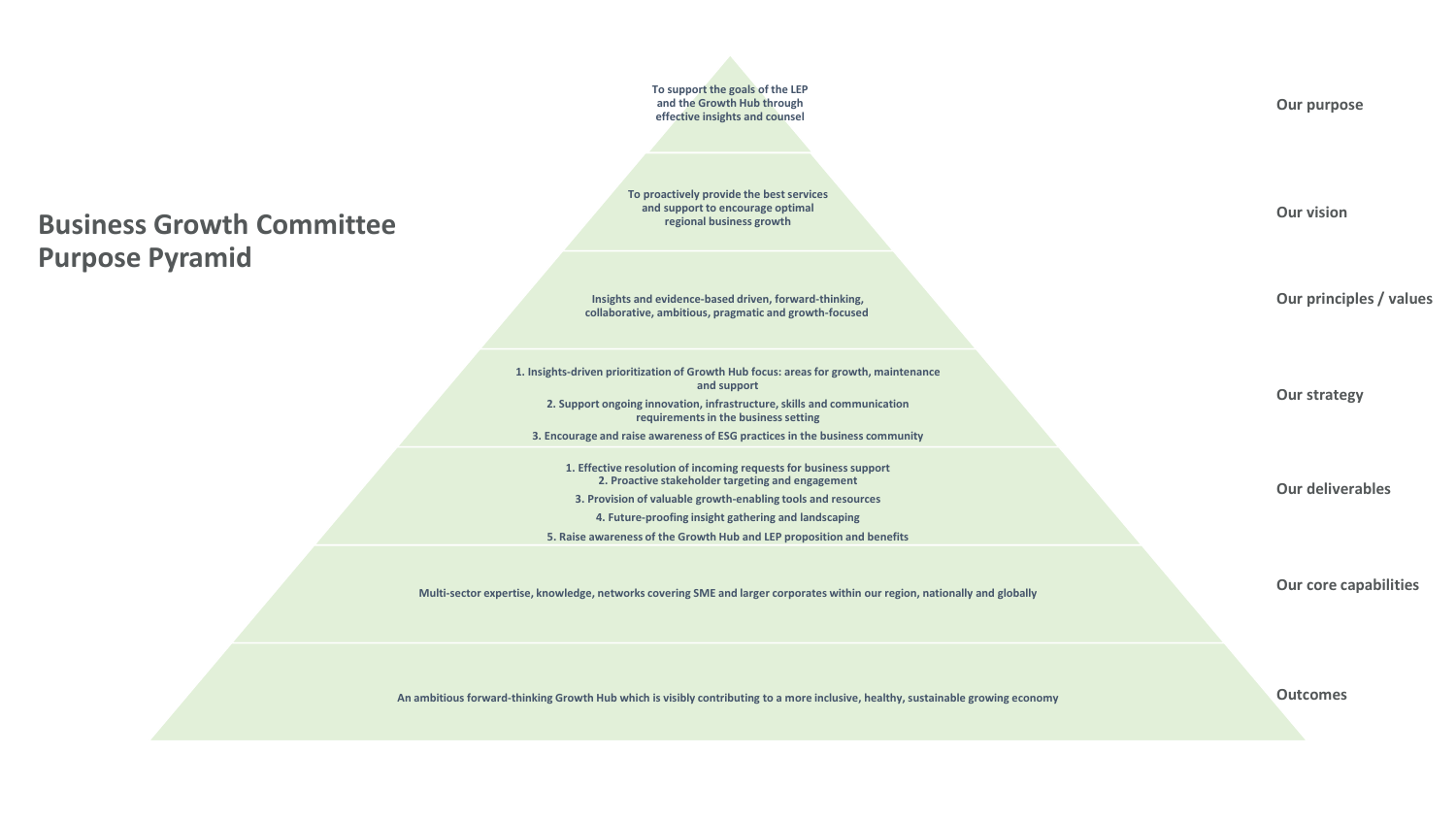## Our strategic remit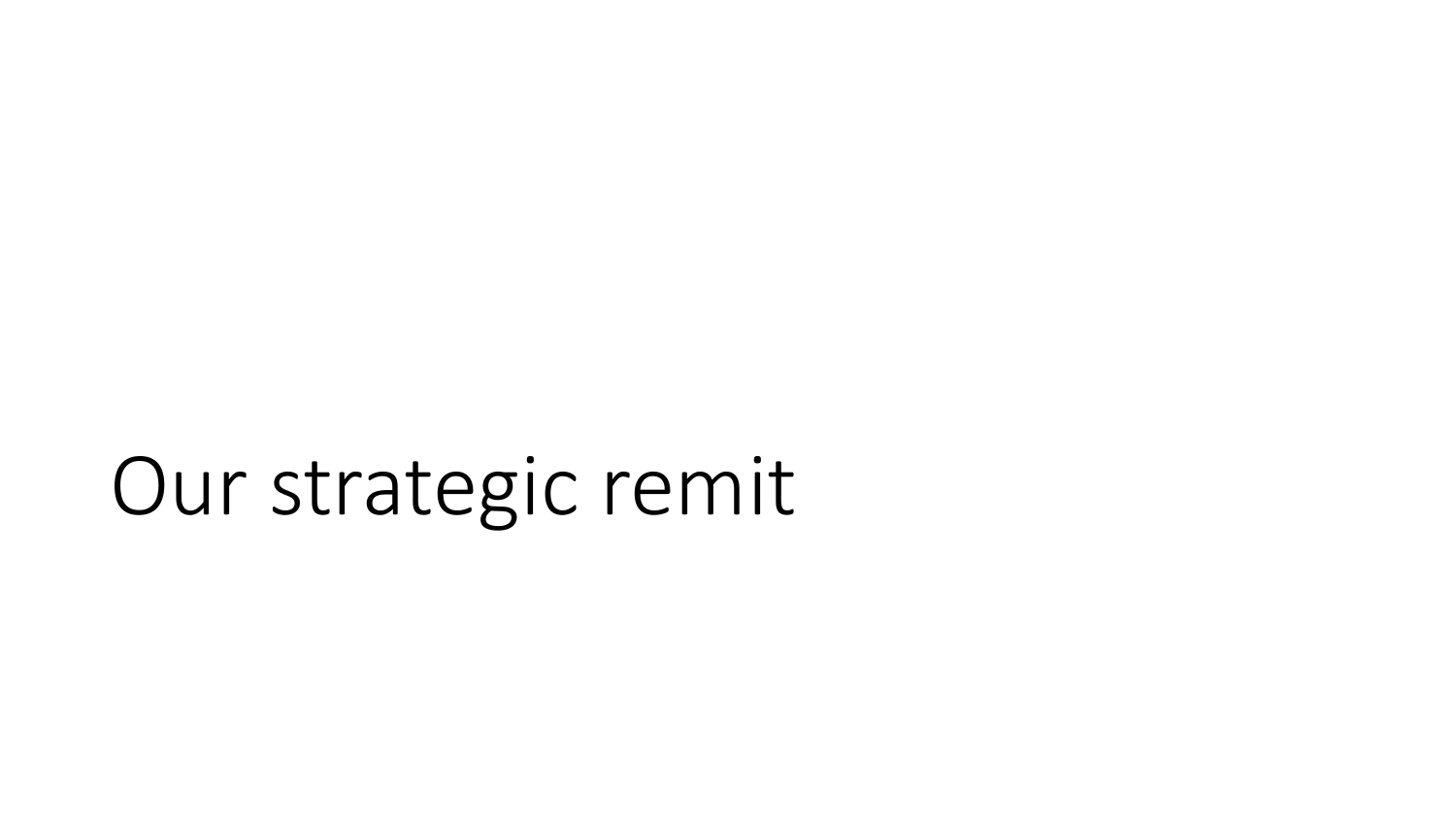Effective resolution of incoming requests for business support

Proactive stakeholder targeting



5

 $\blacksquare$ 

 $\bigcap$  $\angle$ 

> Provision of valuable growth enabling tools and resources

Future -proofing insight gathering and landscaping

Raise awareness of the Growth Hub and LEP proposition and benefits

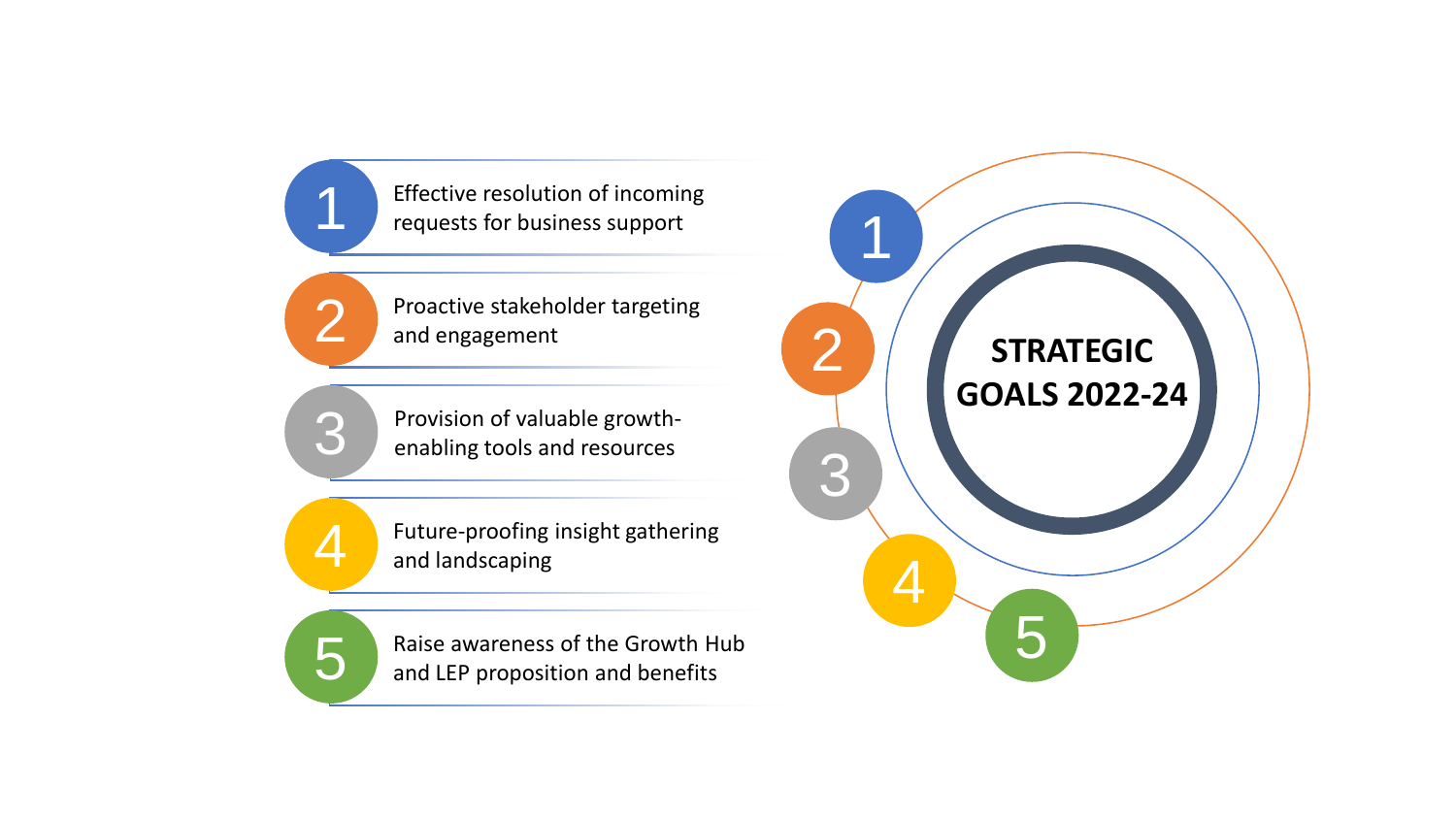#### Annualised focus for 2022

- 1. Further build the Business Growth Committee and diversify sector/business coverage
- 2. Build strategic understanding to enable prioritisation and pragmatic focus for the Growth Hub
- 3. Assess existing assets and channels
- 4. Assess inward investment needs
- 5. Increase collaboration with other Boards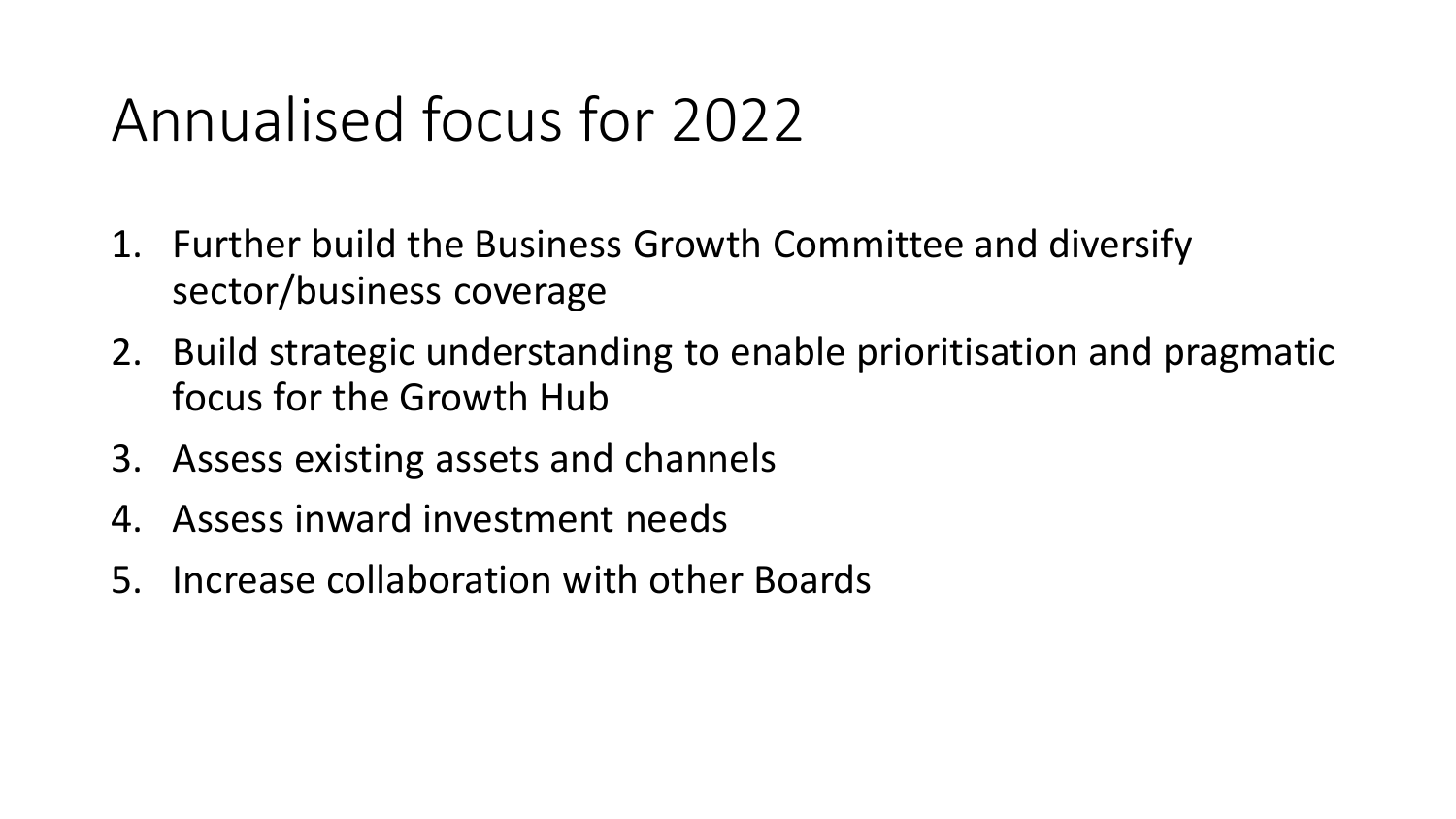## Draft 2022 Operational Plan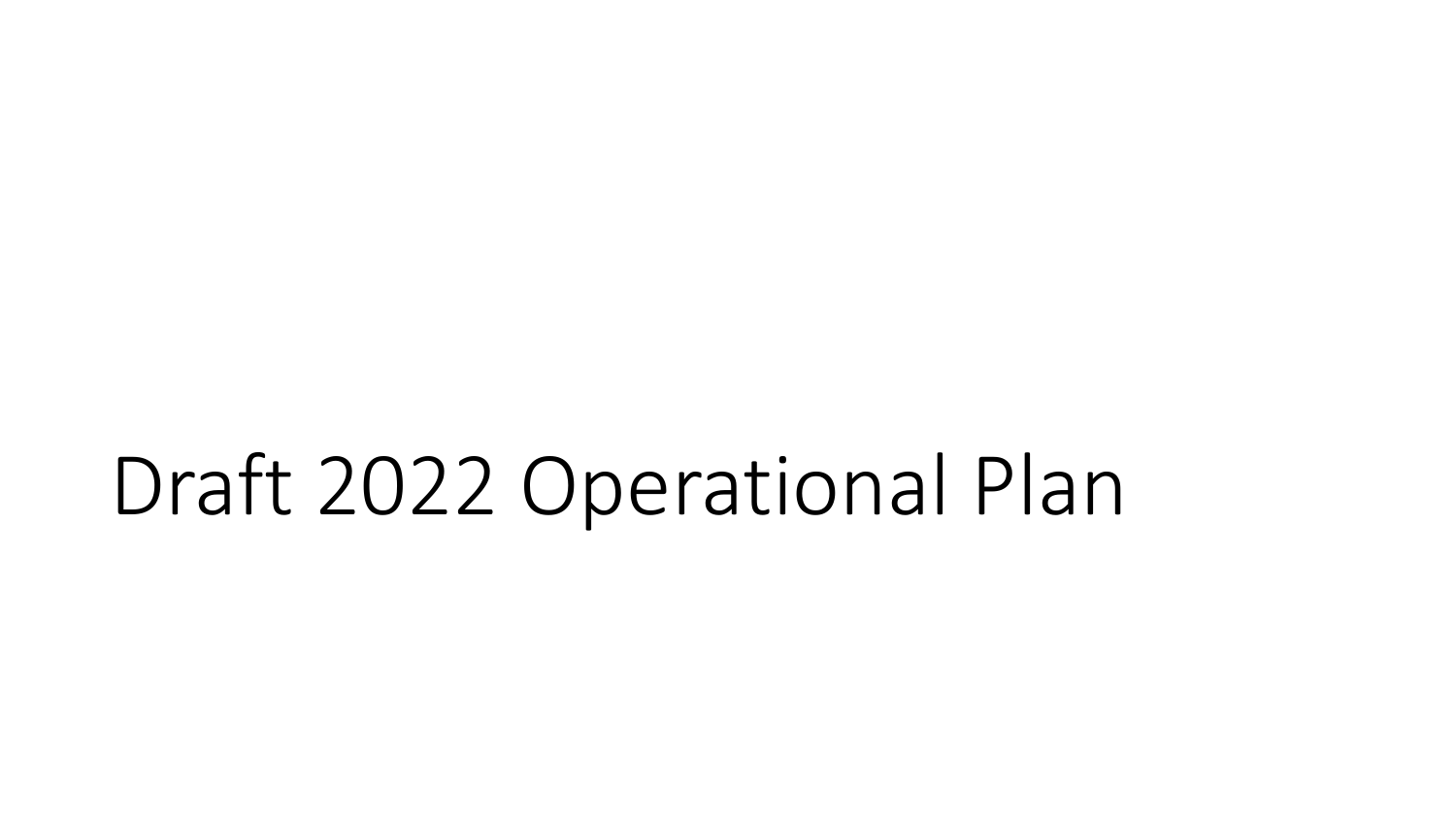### Effective resolution of incoming requests for business support

| Project                                                                      | Anticipated<br>outcomes/KPIs                                                                    | Support for LEP strategic<br>pillars? (H/S/I/G) | <b>Responsible</b> | <b>Other considerations</b> |
|------------------------------------------------------------------------------|-------------------------------------------------------------------------------------------------|-------------------------------------------------|--------------------|-----------------------------|
| <b>Collaboration with</b><br>Employers' Skills and<br><b>Education Board</b> | Identification and<br>agreement on potential<br>areas for<br>collaboration/joint<br>workstreams |                                                 |                    |                             |
|                                                                              |                                                                                                 |                                                 |                    |                             |
|                                                                              |                                                                                                 |                                                 |                    |                             |
|                                                                              |                                                                                                 |                                                 |                    |                             |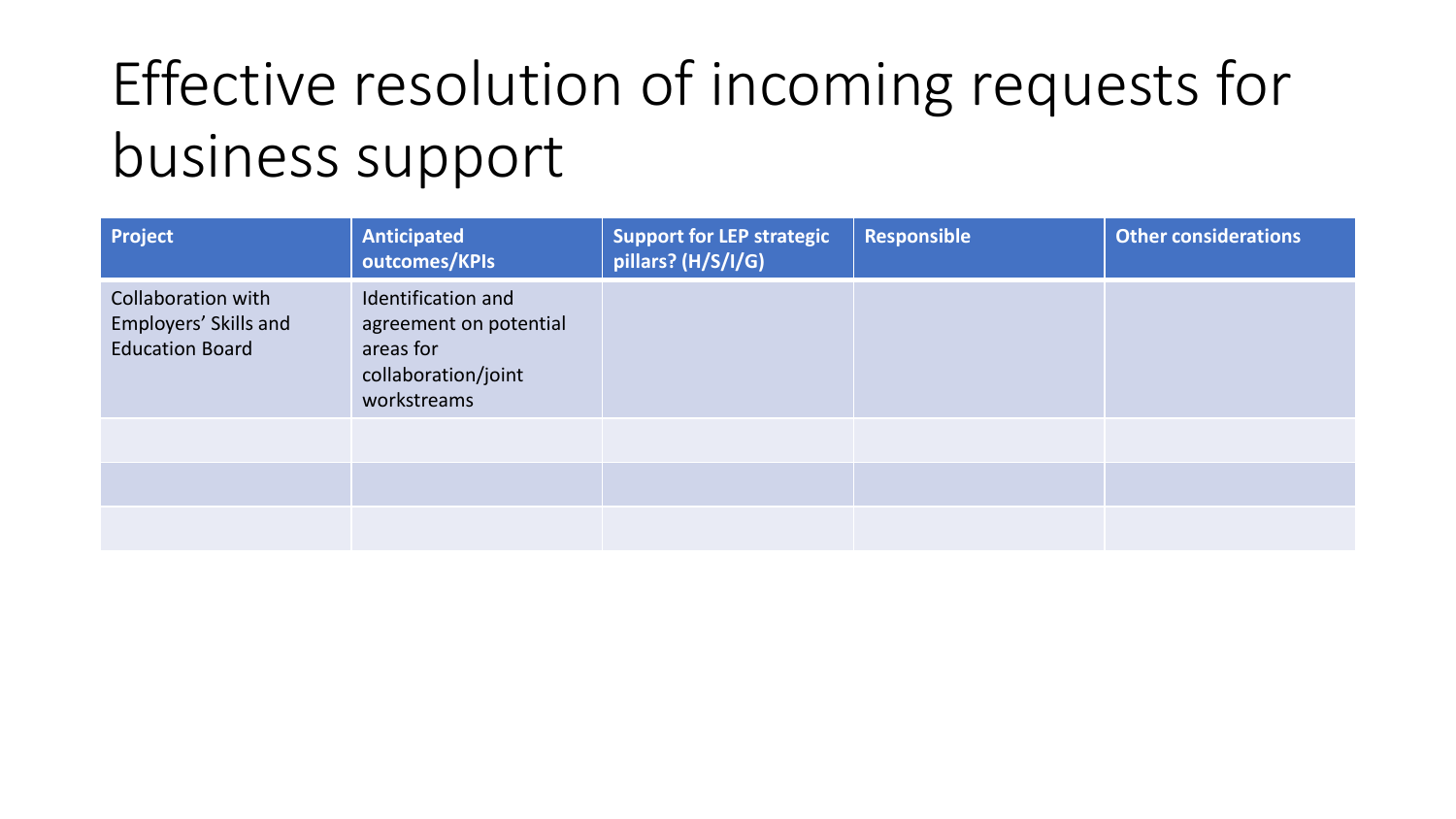#### Proactive stakeholder targeting and engagement

| Project                                   | <b>Anticipated</b><br>outcomes/KPIs                                                | <b>Support for LEP strategic</b><br>pillars? (H/S/I/G) | Responsible | <b>Other considerations</b> |
|-------------------------------------------|------------------------------------------------------------------------------------|--------------------------------------------------------|-------------|-----------------------------|
| Inward investment<br>strategy development | Development of business<br>case for inward<br>investment<br>capabilities/resources |                                                        |             |                             |
|                                           |                                                                                    |                                                        |             |                             |
|                                           |                                                                                    |                                                        |             |                             |
|                                           |                                                                                    |                                                        |             |                             |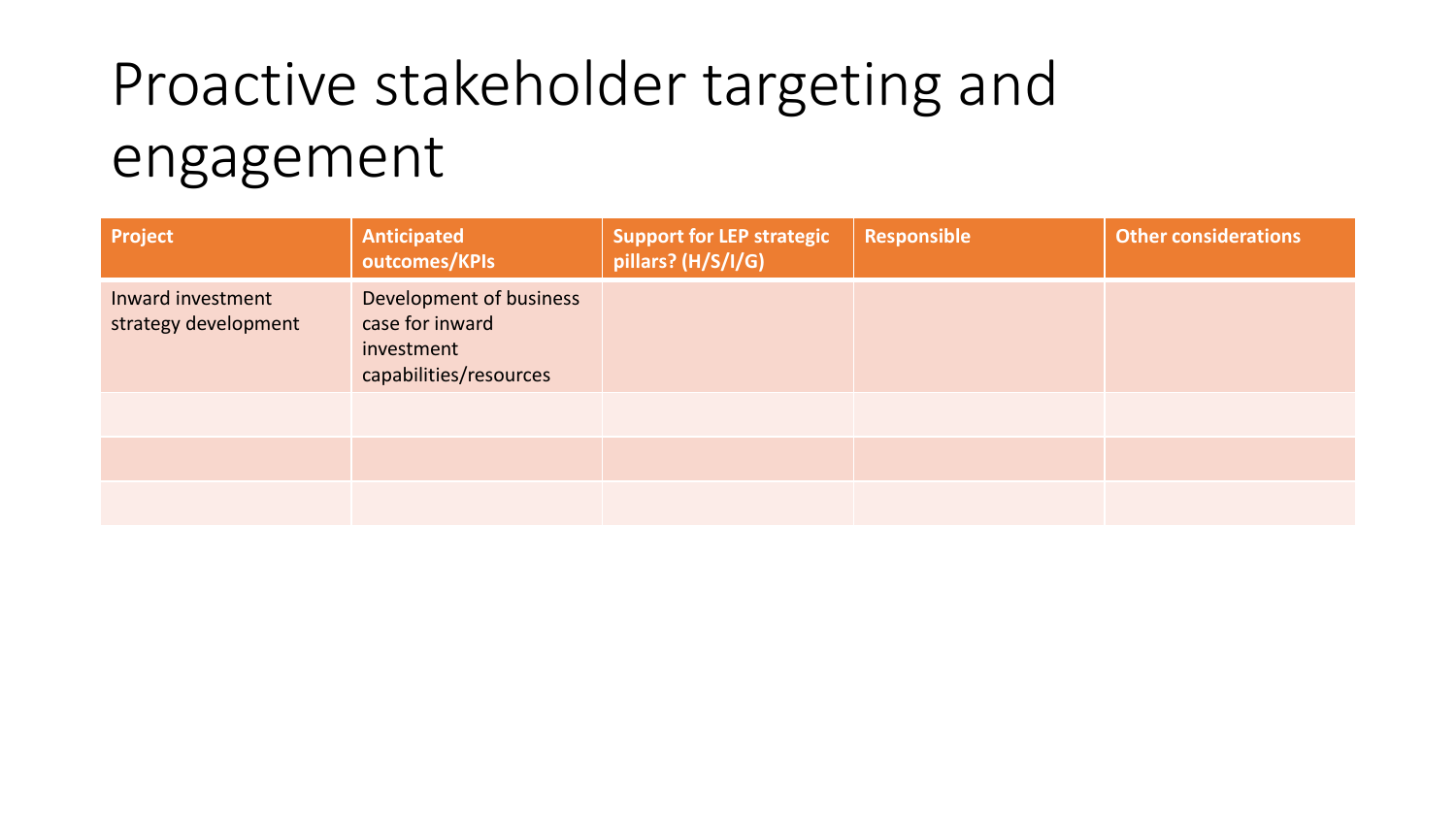#### Provision of valuable growth-enabling tools and resources

| Project                            | Anticipated<br>outcomes/KPIs                                    | <b>Support for LEP strategic</b><br>pillars? (H/S/I/G) | Responsible | <b>Other considerations</b> |
|------------------------------------|-----------------------------------------------------------------|--------------------------------------------------------|-------------|-----------------------------|
| DE&I resources review              | Development of value-<br>added resource tools to<br>be provided |                                                        |             |                             |
| Sustainability resources<br>review | Development of value-<br>added resource tools to<br>be provided |                                                        |             |                             |
|                                    |                                                                 |                                                        |             |                             |
|                                    |                                                                 |                                                        |             |                             |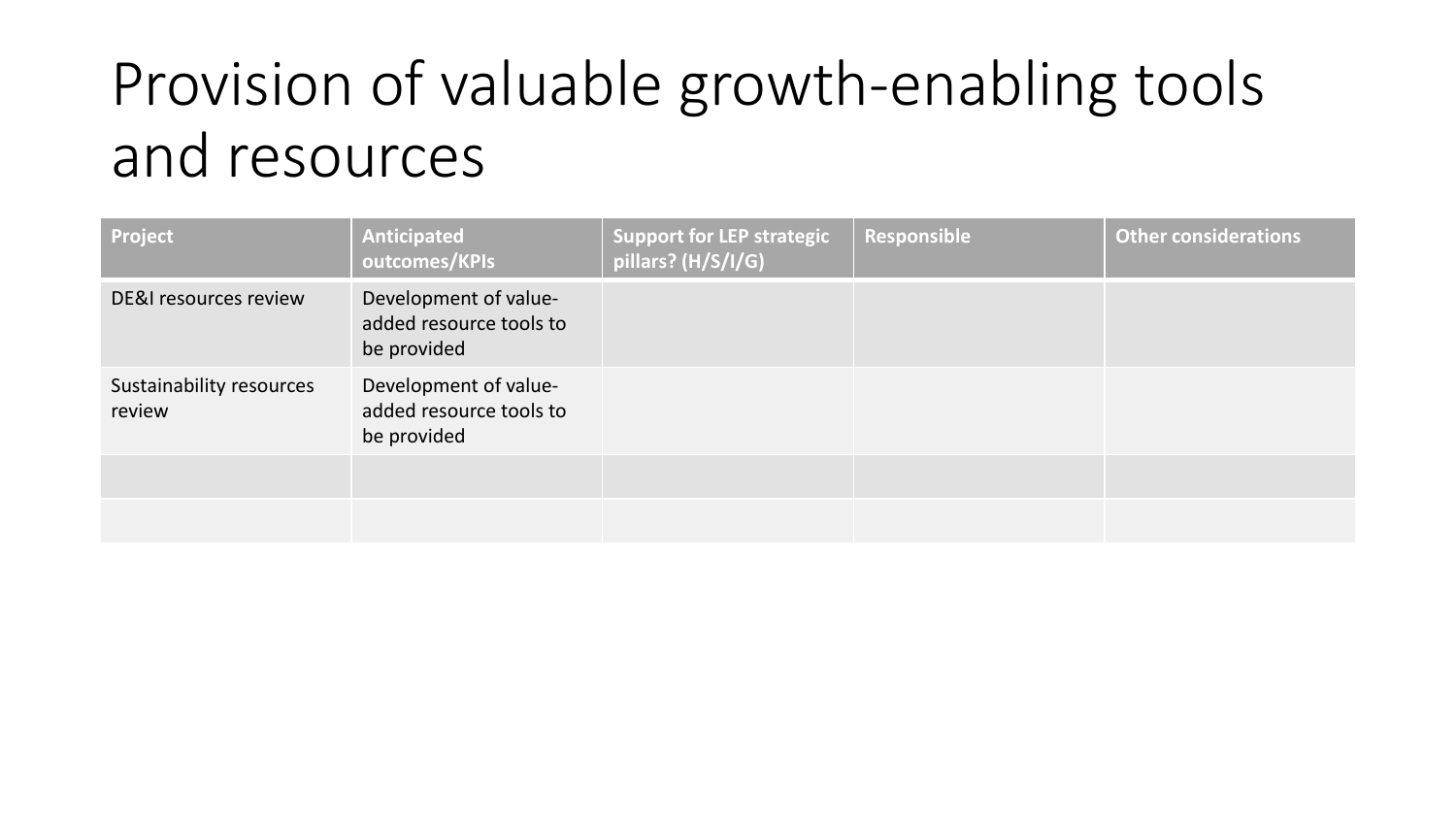### Future-proofing insight gathering and landscaping

| <b>Project</b>                                                  | Anticipated<br>outcomes/KPIs                                                              | <b>Support for LEP strategic</b><br>pillars? (H/S/I/G) | <b>Responsible</b> | <b>Other considerations</b> |
|-----------------------------------------------------------------|-------------------------------------------------------------------------------------------|--------------------------------------------------------|--------------------|-----------------------------|
| <b>Business landscape</b><br>assessment                         | Development of SWOT<br>analysis and prioritised<br>areas of focus for business<br>support |                                                        |                    |                             |
| Further build on existing<br>commercial skillsets<br>within BGB | <b>Addition of 2-3 Board</b><br>members with<br>SME/complementary<br>backgrounds          |                                                        |                    |                             |
|                                                                 |                                                                                           |                                                        |                    |                             |
|                                                                 |                                                                                           |                                                        |                    |                             |